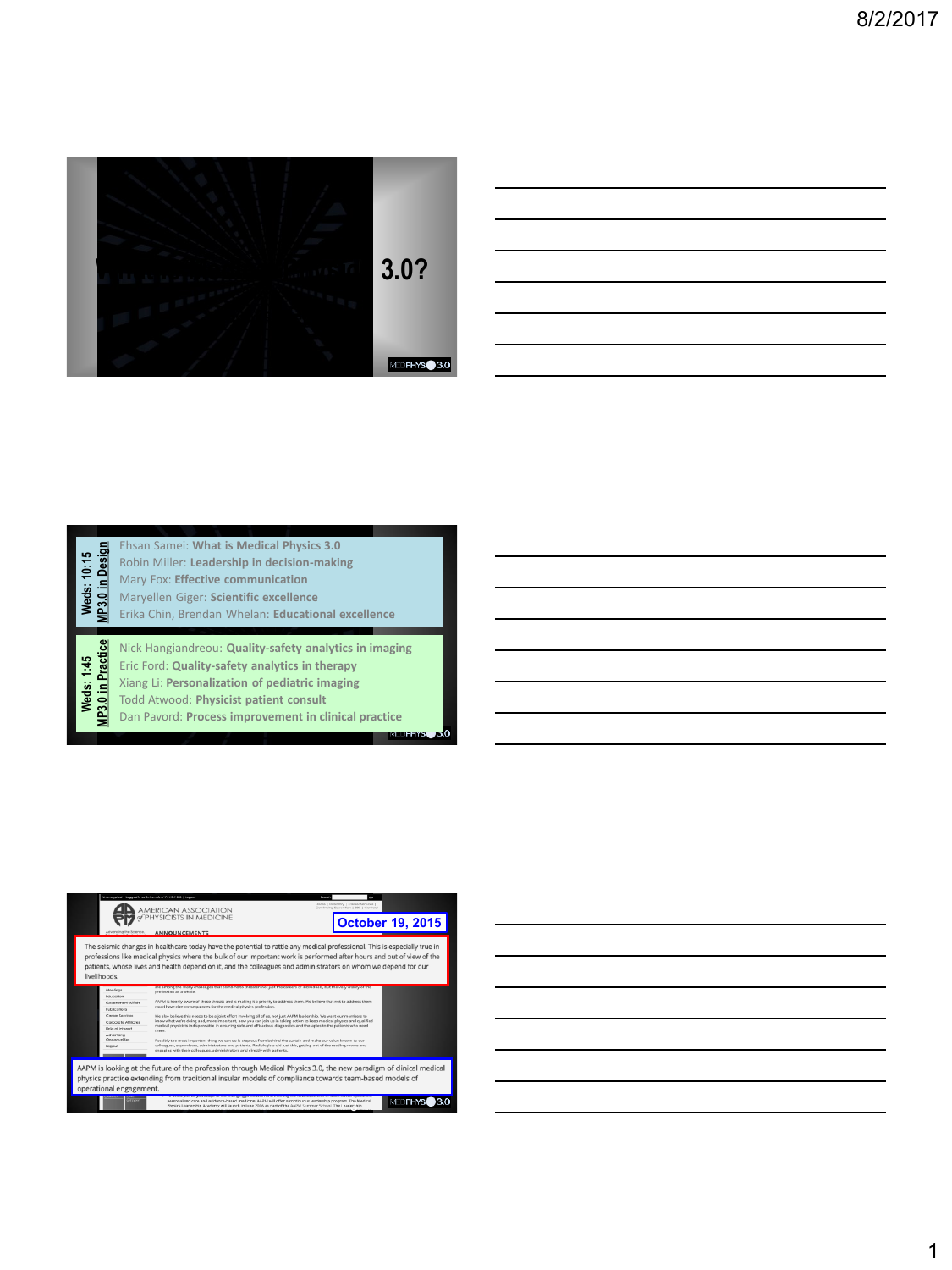# **What and who? AAPM Ad Hoc committee, Jan. 2016**

| Dan Bourland          |  |
|-----------------------|--|
| Erika Chin            |  |
| Shiva Das             |  |
| Mary Fox              |  |
| Nick Hangiandreou     |  |
| David Jordan          |  |
| <b>Melissa Martin</b> |  |
| <b>Robin Miller</b>   |  |

Bill Pavlicek Dan Pavord Todd Pawlicki (V-Chair) Ehsan Samei (Chair) Lisa Schober (Admin) Bruce Thomadsen Brendan Whelan

MEDPHYS<sup>3.0</sup>



# **Overarching need and presuppositions**

Medicine: Discerning and intervening in the health state of the patient with sufficient accuracy, precision, and safety for definitive clinical outcome

Healthcare is about the patient, not the particularities of the techniques – techniques are valued to the extent they benefit the patient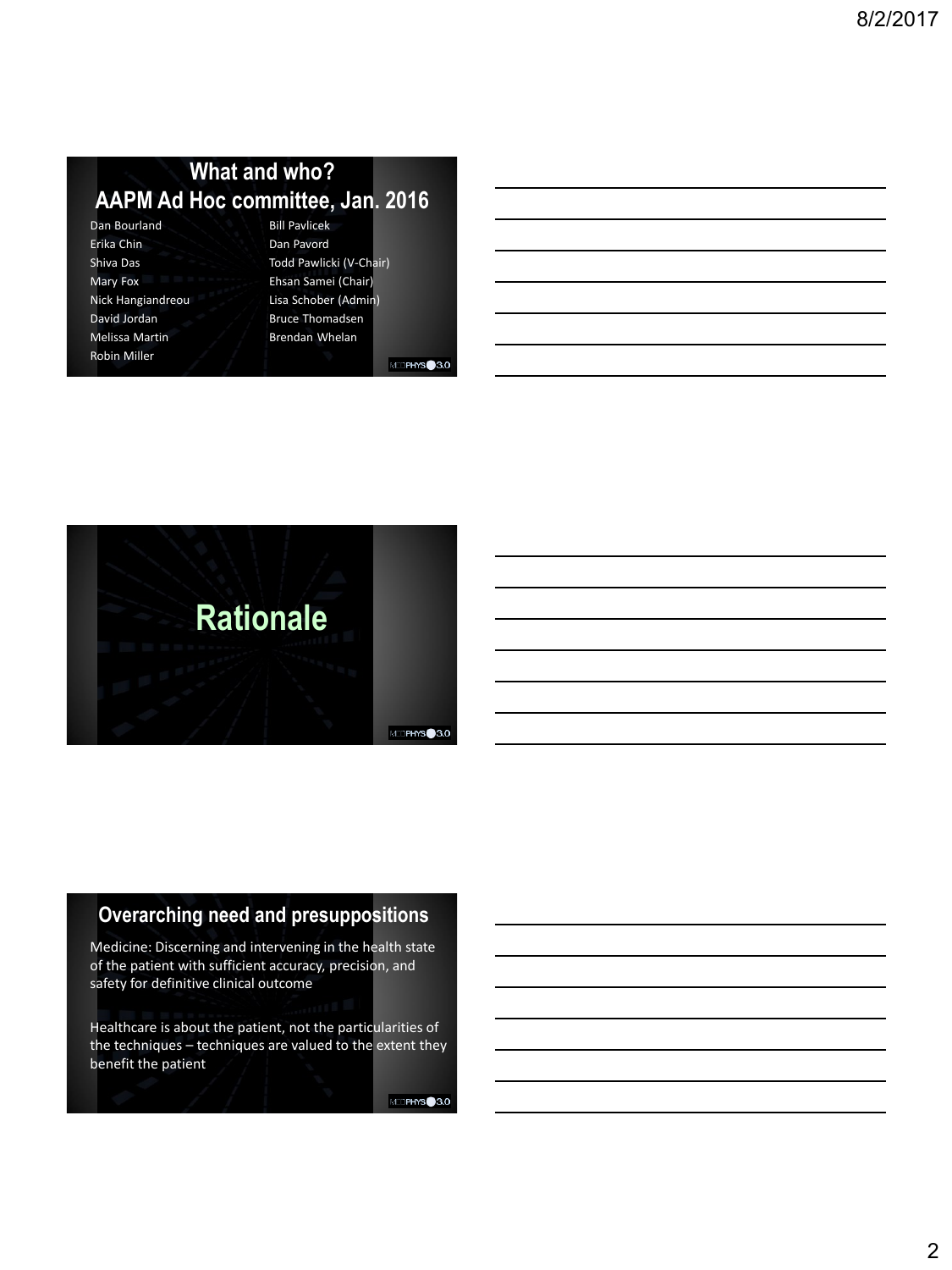# **Reality check 1: Clinical practice**

**Heterogeneous, Compounded, Complex** 

- Varying technologies
- Varying technical parameters
- The patient factor
	- limited dynamic adaptation of technology to the patient
- The human factor
- Competing interests
- **Variability in the quality of care**

MEDPHYS<sup>3.0</sup>

#### **Reality check 2: Cultural shifts in healthcare Evidence-based medicine** Practice informed by science **Precision medicine** Personalization of care in quantification terms **Comparative effectiveness - meaningful use** Enhanced focus on actual utility **Value-based medicine** Scrutiny on safety, performance, consistency, stewardship, efficiency (leanness), ethics

MDPHYS<sup>3.0</sup>

# **Key questions**

- What is the role of medical physics in all this?
- How medical physicist can/should add value?
- How the physicist should (re)posture her/himself in view of the new realities?
- How can we live up to our potential? – (Re)define our value before others do?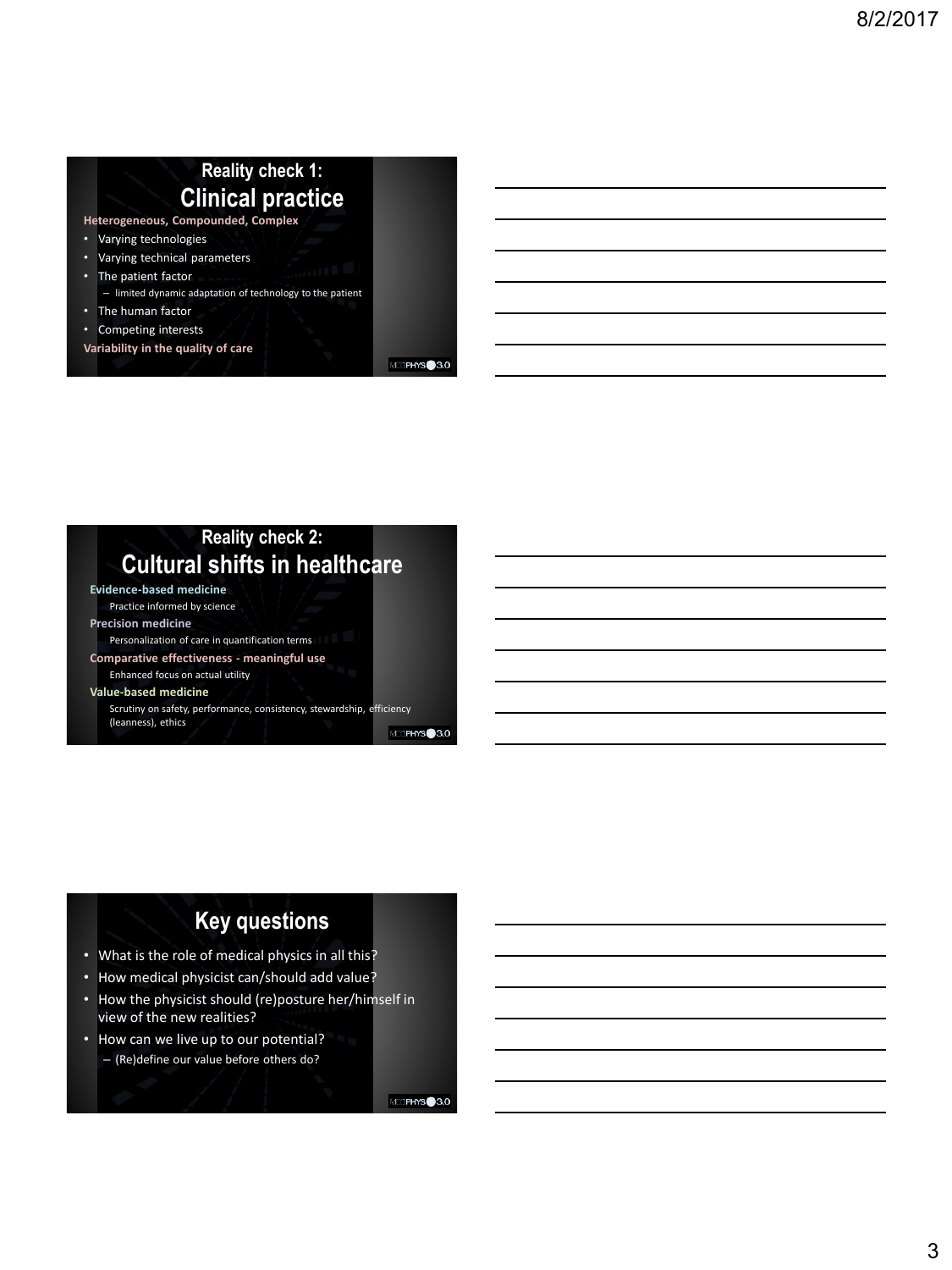# **Historical grounding**



- Remember Roentgen!
- The foundational discipline behind Radiology and Radiation Oncology
- Physics applications to
	- Design technologies with superior performance
	- Ensure intrinsic performance of equipment
	- Ensure accurate therapeutic dosimetry
	- Claim compliance and accreditation

#### **Medical Physics 1.0**



# **Why 1.0 is not enough**

- Impending healthcare tsunami?
- *Clinical* performance?
- Optimization of use? Consistency of quality?
- Expanding technologies?
- Lagging compliance vs needs and innovation?
- Physics not contributing its full potential?
- Medical Physics beyond radiation medicine?

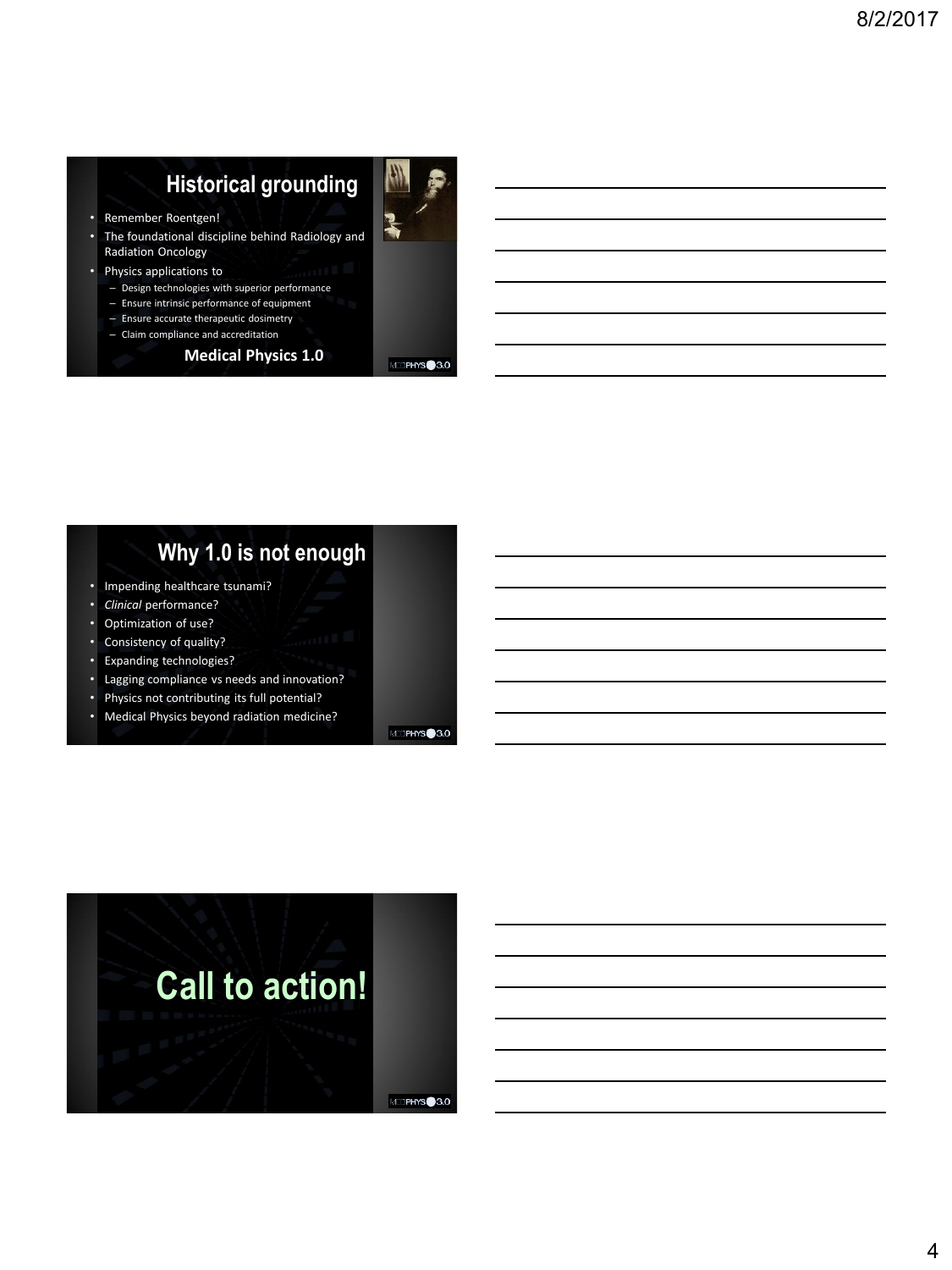

# **Why Med Phys 3.0?**

- The crucial role of Medical Physics has to be broadly claimed
- In the face of a challenge, it is crucial to **understand the goals** and **set a standard**  that can **define the trajectory and motivate the progression**.

MEDPHYS<sup>3.0</sup>

# **Why not 2.0?**

- Alignment with ACR Imaging 3.0 movement
- Prior 2.0 imaging only focus
	- 2011: Samei and Seibert. The tenuous state of clinical medical physics in diagnostic imaging (editorial). *Medical Physics* 38(12).
	- 2013-2015: 10s of 2.0 imaging sessions and RSNA and AAPM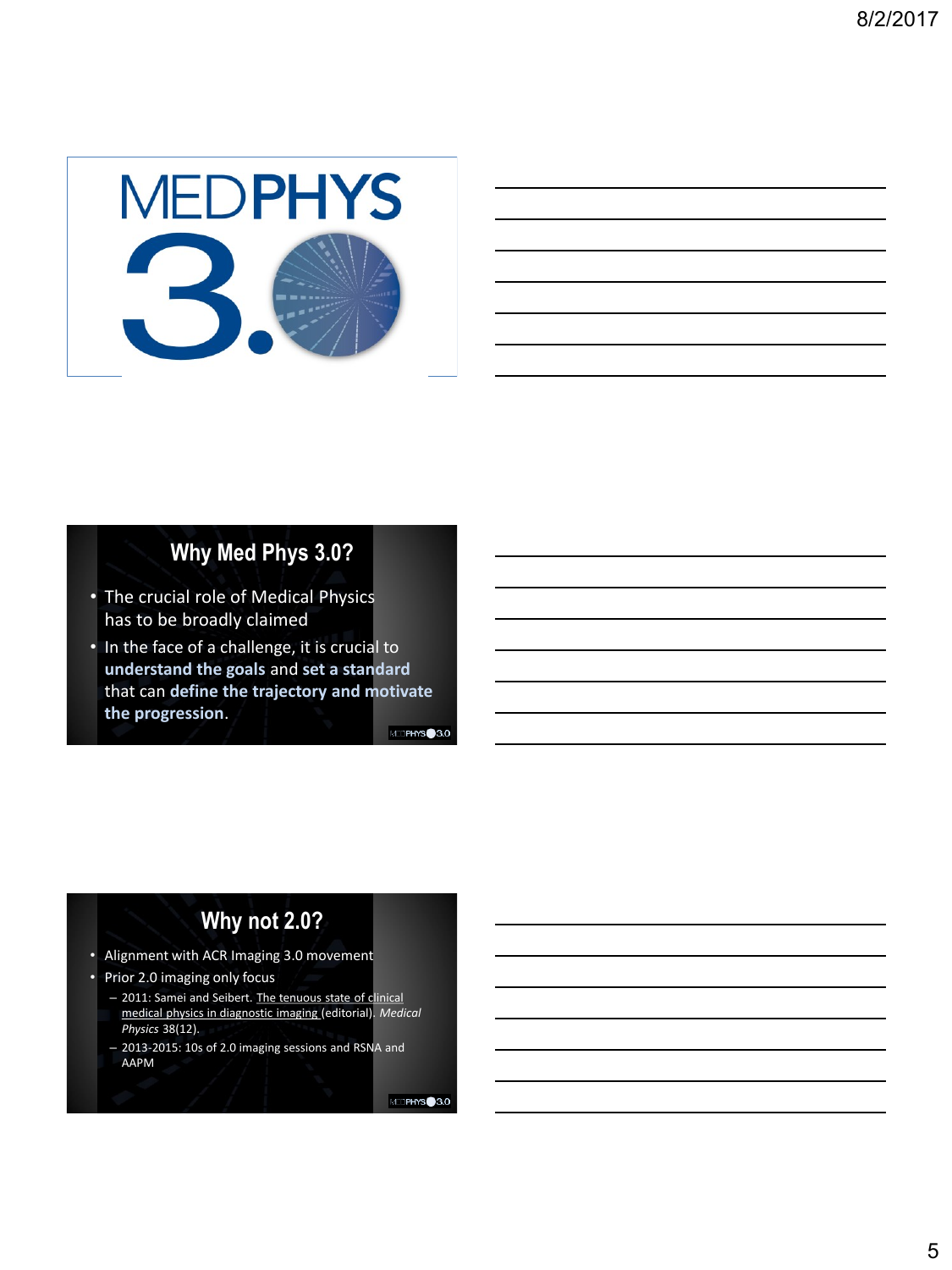**Drive towards high-quality, consistent, patientcentric, evidential, precise, safe healthcare**

# **What is the role of medical physics?**

**Innovative precision care through clinical application of physical sciences**

MDPHYS<sup>3.0</sup>

# **Why precision care needs medical physicists?**

- Our unique skillset
- Our unique perspective
- Our ethical mandate

– Optimum care needs purposeful contribution of medical physics

MDPHYS<sup>3.0</sup>

# **What is Medical Physics 3.0**

**Redefining and reinvigorating the role of physics in modern medicine**

An initiative to define and practice **sustainable excellence** in medical physics

A set of trajectories to grow, express, and enact the value of medical physics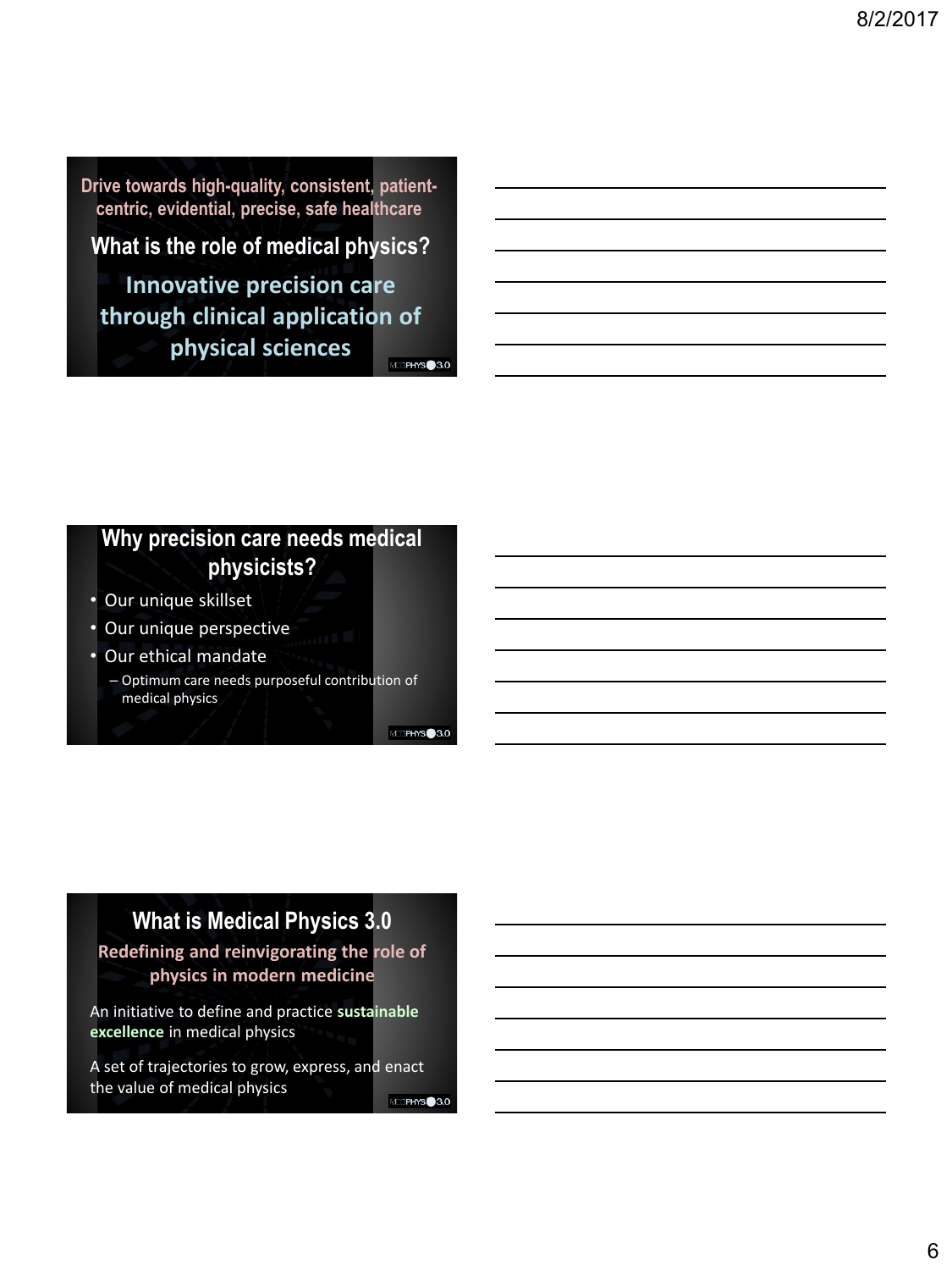**To position physicists to have the competence and the confidence to fulfill their unique calling: scientific agents of precision, innovation, and value in the development and practice of medicine** 

# **Future of our Profession**

MEDPHYS<sup>3.0</sup>

# **Medical Physics 3.0 foundations**

- **1. Re-visiting our roots** and re-envisioning our desired contributions to quality healthcare
- 2. Asking the question of whether we are **fulfilling our potential**, and if not, how can we
- 3. Fostering a **culture of excellence**
- 4. Seizing opportunities to **engage proactively** and meaningfully in patient care
- 5. Growing and building upon the **unique skills** of medical physicists. MDPHYS<sup>3.0</sup>

**Medical Physics Progression 1.0 3.0** Equipment Operation Specifications Performance<br>Quality check **Property** Consistency Quality check Presumption **Actual utility** Compliance Excellence Physics *in* Medicine Physics *for* Medicine Physics *of* Medicine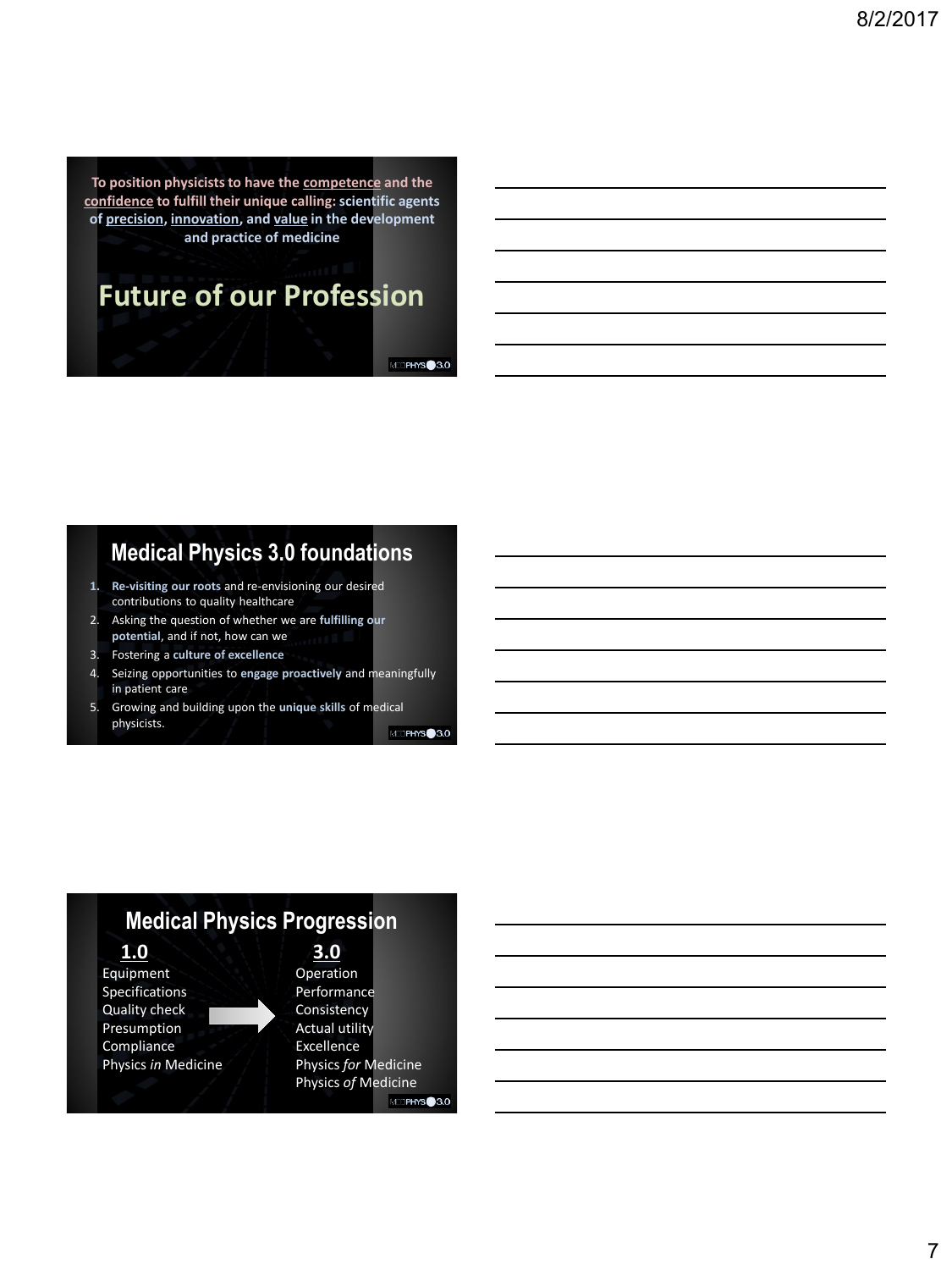# **Does that apply to everybody?**

– The clinic

- The academy
- The industry
- The government
- Research organizations
- Professional organizations – …

Multiple practice settings, one overarching goal



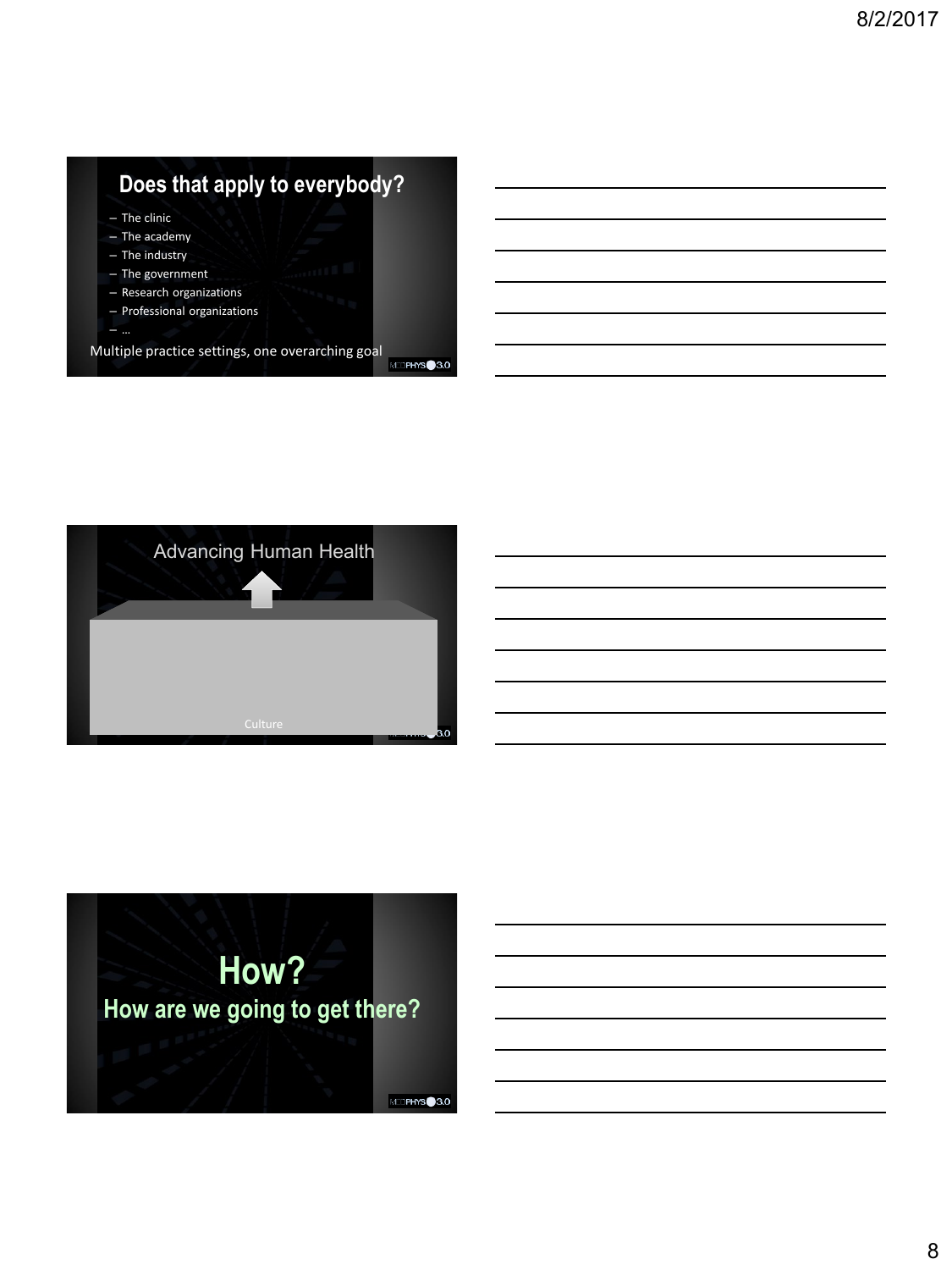# **Trajectories of MP3.0**

- **1. Realizing who we are (or ought to be)**
- **2. Extending the competencies of medical physicists**
- **3. Actualizing the constituents of precision care**
- **4. Developing sustainable models of 3.0 practice**
- **5. Changing the expectations from medical physics**
- **6. Extending the boundaries of medical physics**

MEDPHYS<sup>3.0</sup>

## **1. Realizing who we are (or ought to be)**

#### **Dealing with the subject:**

- **1. Scientist** in discovery AND application
- **Scholarship:** evidence-based, methodical pursuit **Quantitation:** measurement, numerical orientation, 'value' **Innovation:** agency of advancement
	- better understanding, practice solutions, care delivery, technological solutions, education, regulations

MEDPHYS<sup>3.0</sup>

# **1. Realizing who we are (or ought to be)**

#### **Dealing with the setting:**

**2. Context-aware:** 

**Dual-vision:** Myopic AND systemic visions **Dual-calling:** Scholar AND healthcare provider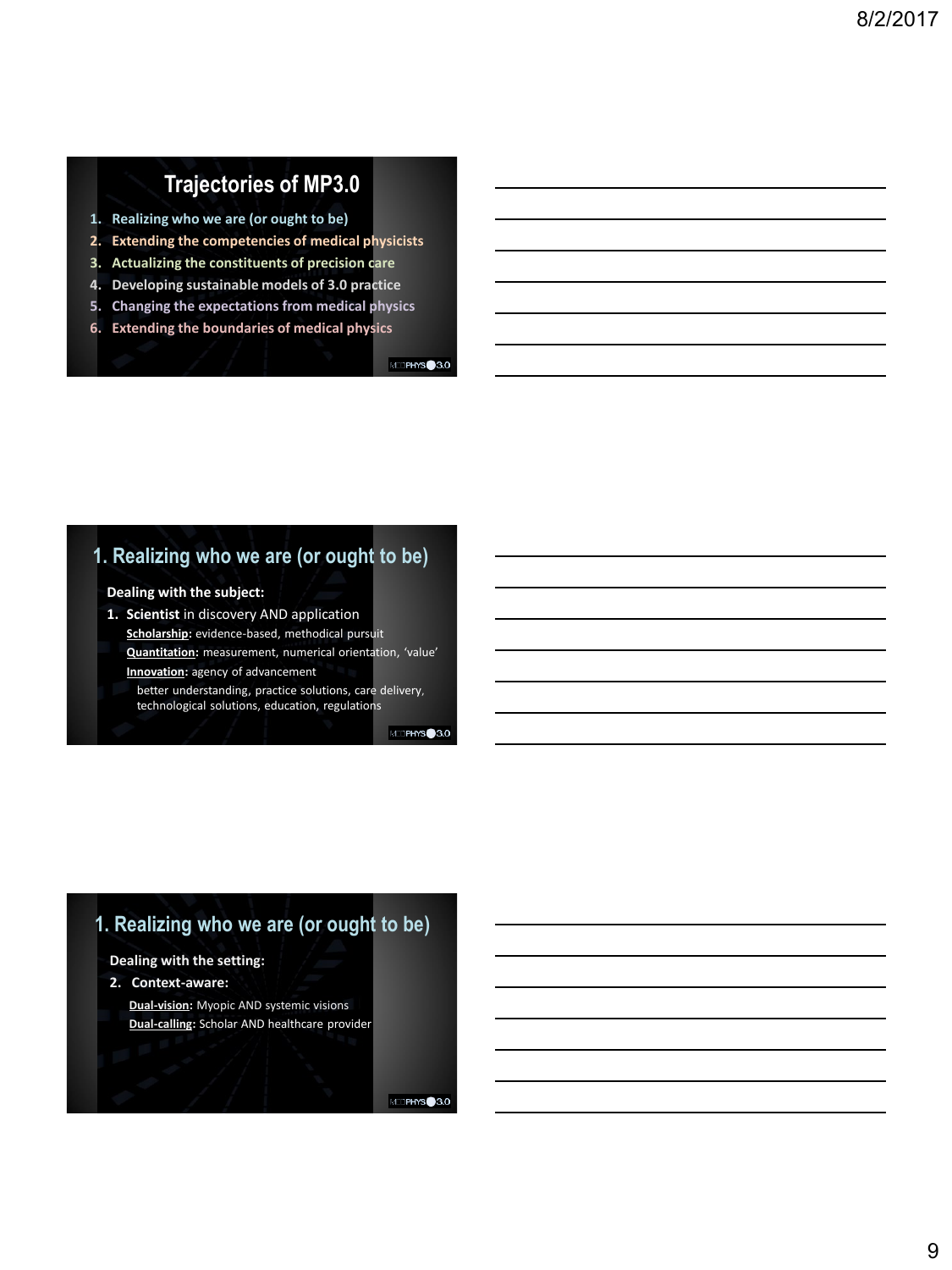# **1. Realizing who we are (or ought to be)**

#### **Dealing with the goal:**

**3. Service-oriented Care:** Care and customer mindset **Clinic**: Ultimate clinical application

MEDPHYS<sup>3.0</sup>

## **2. Extending the Competencies of Medical Physicists: Leadership Skills**

#### **Dealing with**

- Self
- People
- **Projects**
- **Finances**
- Constraints, voids (ethics, regulations, …)
- **Skillsets** • Emotional intelligence
- Effective
	- communication
- Leadership in visioning
- Management in
	- orchestrating, execution
		- MEDPHYS<sup>3.0</sup>

# **2. Extending the Competencies of Medical Physicists: Leadership Skills**

- Gain ability to articulate our essential and contextual value proposition
- Medical Physics Leadership Academy (MPLA)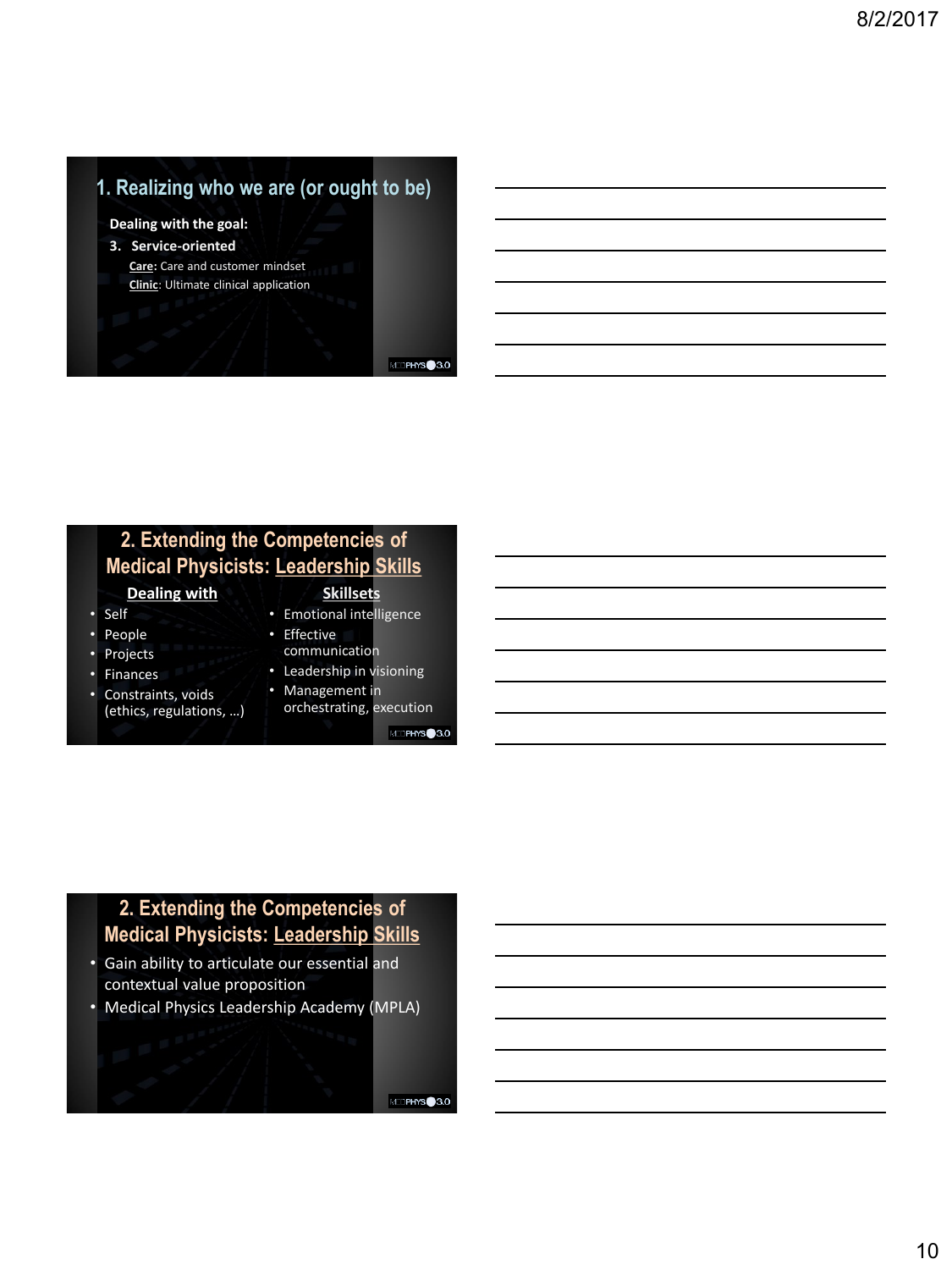# **2. Extending the Competencies of Medical Physicists: Education**

- Deep medical physics competency
- Focus on *actual* effectiveness of education
- Context-aware clinical and leadership skills
- The actual process of critical thinking
- New hard skills: process engineering, optimization, bio-informatics, bio-statistics, … MEDPHYS<sup>3.0</sup>

# **3. Actualizing the Constituents of Precision Care**

- 1. Technology assessment
- 2. Prospective use definition
- 3. Retrospective quality audit

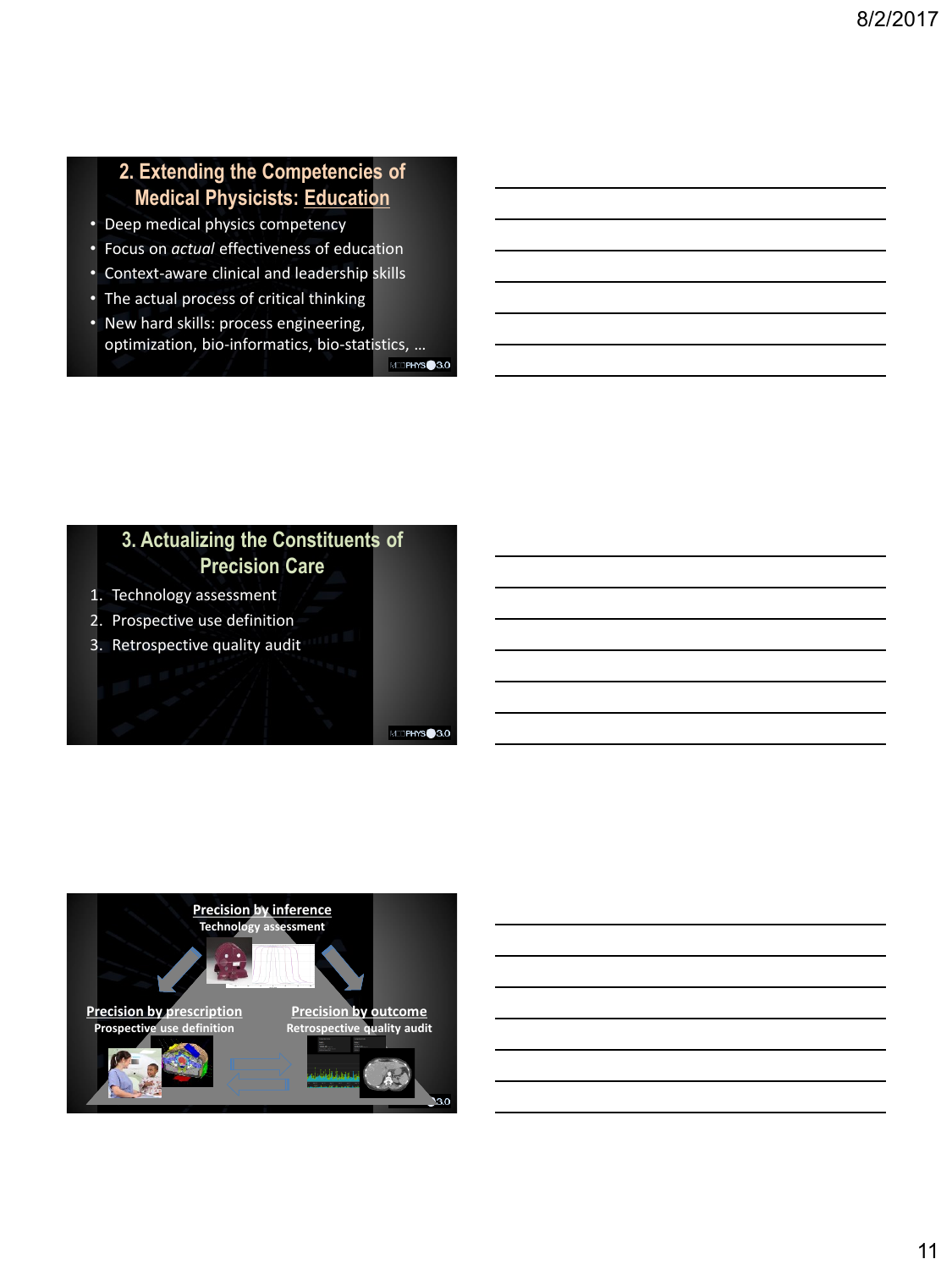# **4. Developing Sustainable Models of 3.0 Practice**

- Devise and encourage pragmatic resources, smart tools for "busy clinical people"
- Clinically-relevant metrology and tools
- Automation and tracking tools

MEDPHYS<sup>3.0</sup>

### **5. Extending the Boundaries of Medical Physics**

- Claim and advance the profession beyond radiation medicine
	- Medical photonics, dentistry, surgery, 3D printing, virtual reality, nano-medicine, emerging medicine, radiomics, radiogenomics, data science, …
- AAPM FUTURE working group: The future of medical physics science

MEDPHYS<sup>3.0</sup>

# **6. Changing the Expectations from Medical Physics**

- Seek meaning beyond checklists
- Devise pathways for translation of science to practice
- Identify and encourage clinical growth where care can be excelled with physics contribution
- Own the quantification of value in value-based care
- Update the regulatory framework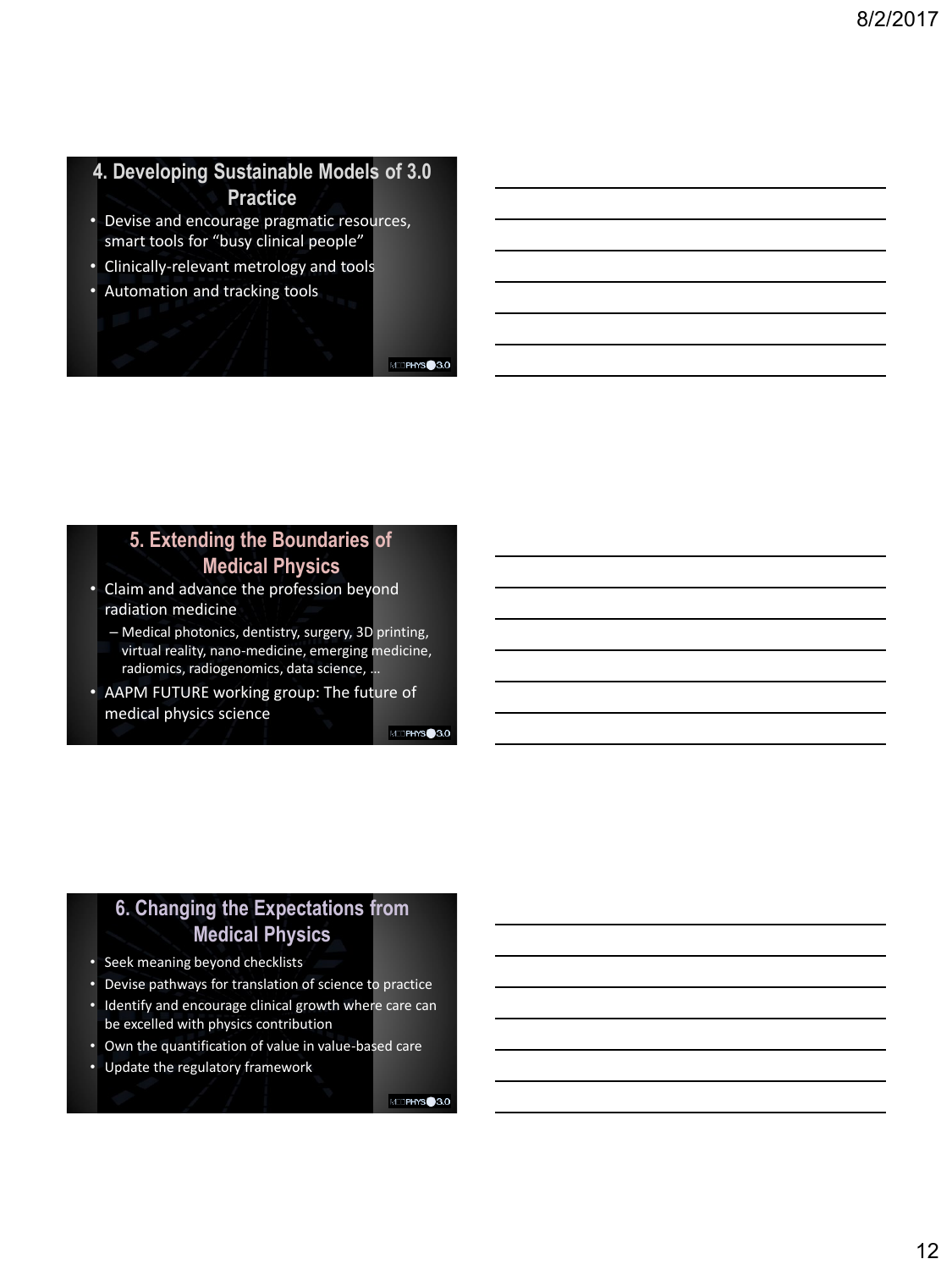# **MedPhys 3.0 Resources**

MEDPHYS<sup>3.0</sup>

# **MedPhys 3.0 resources**

- MP3.0 Booth @ AAPM'17
- 3.0 webpage (https://www.aapm.org/MedPhys30)
- Good practices
- Videos
- List of opportunities
- Case example stories
- White papers and editorials

MDPHYS<sup>3.0</sup>

# **Conclusions**

- Competent and effective medical physics is
	- Essential
	- About quality patient care
	- more than "doing medical physics"
- MP3.0: claiming our roles as scientists, care providers, and leaders aimed towards patient centric, value-based promotion of health